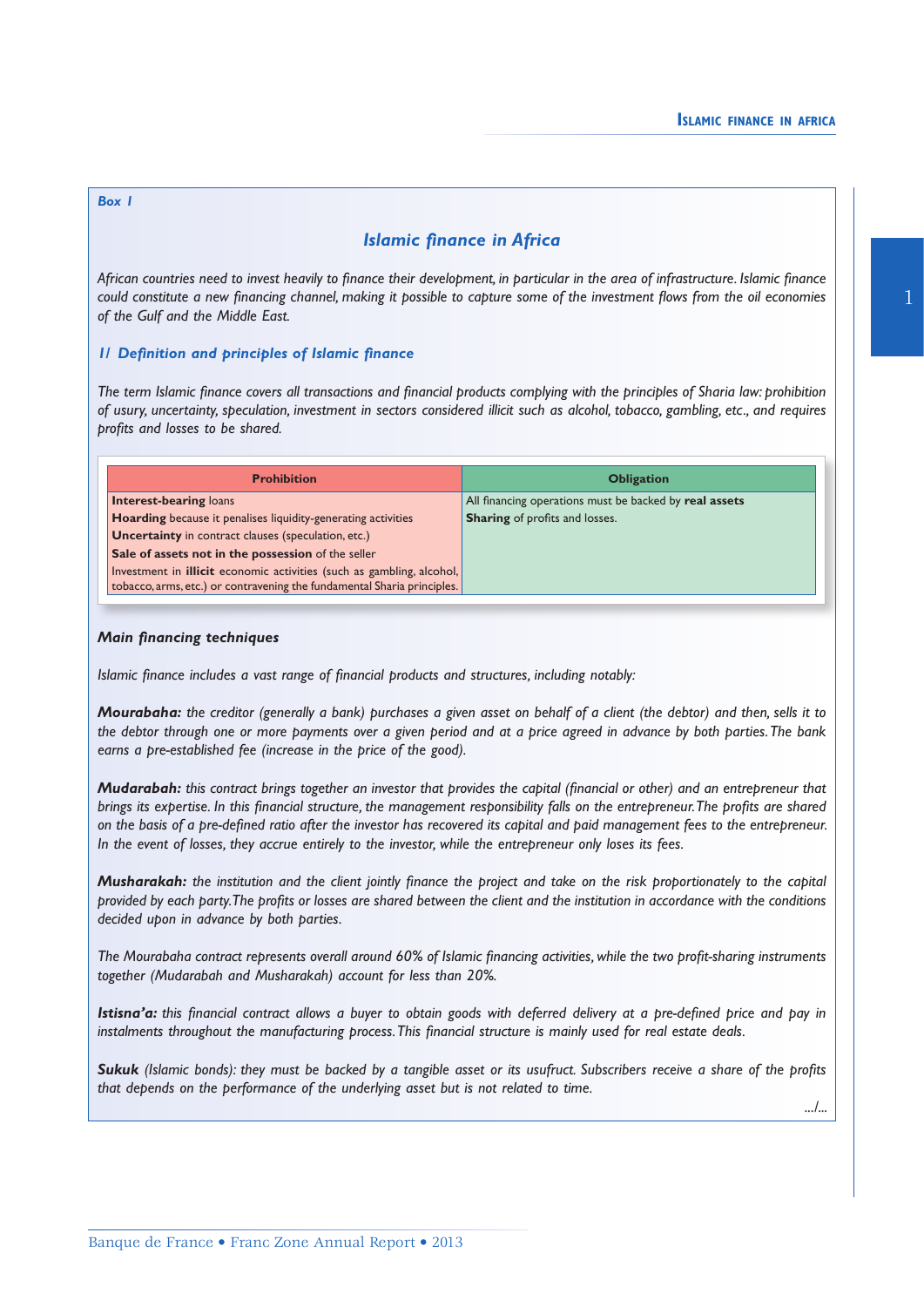#### *2/ The Islamic finance market worldwide*

*The main players in the Islamic finance market are Islamic banks (that hold around 75% of the assets), insurance companies (Takaful), Islamic investment funds and issuers of sukuk. At end-2012, there were over 300 Islamic financial institutions in over 75 countries throughout the world.*

| Date and place of the first appearance of Islamic finance                  | Early 1960s in Egypt and Malaysia                            |  |  |  |  |  |  |
|----------------------------------------------------------------------------|--------------------------------------------------------------|--|--|--|--|--|--|
| Establishment of the first universal Islamic bank                          | 1975                                                         |  |  |  |  |  |  |
| Size of the market at end-2012                                             | $USD$ 1.350 billion <sup>a)</sup>                            |  |  |  |  |  |  |
| Annual growth rate                                                         | Between 10% and 30% depending on asset classes               |  |  |  |  |  |  |
| Sukuk issuance in 2012                                                     | $USD$ 115 billion <sup>b)</sup>                              |  |  |  |  |  |  |
| Geographical breakdown of outstanding issuance (end-2012)                  | 68.4% in Malaysia and 25.1% in the Middle East <sup>a)</sup> |  |  |  |  |  |  |
| Sukuk issuance in 2011                                                     | $USD$ 84.5 billion <sup>b)</sup>                             |  |  |  |  |  |  |
| Sources: a) Islamic Finance Development report 2013; b) Standard & Poor's. |                                                              |  |  |  |  |  |  |

#### *Analysis by geographical areas*

*The total outstanding amount of Islamic finance is estimated to have stood at USD 1,350 billion at end-2012, with ten countries accounting for 94% of the total, of which Malaysia (411.5 billion), Saudi Arabia (269.7 billion) and Iran (185.3 billion). The countries of the Middle East accounted for 43.5% of total outstandings. At the global level, the weight of Islamic finance should nevertheless be put into perspective, with Sharia-compliant assets under management only accounting for 1.0% of traditional finance, even though, according to some estimates, total outstandings could reach USD 4,500 billion by 2020.*

## *Situation of Islamic banks*

*The Islamic banking sector (249 banks) is the most developed in Islamic finance and accounts for around 73% of total assets. It should be noted that Islamic bank loans are always backed by real underlying assets.*

#### *Situation of Islamic bond markets*

*Sukuk (Islamic bonds) are similar to asset-backed securities (ABSs) and must be backed either by a tangible asset or its usufruct.*

*Total outstandings of Islamic bonds worldwide stood at USD 249.6 billion in 2012 (against less than USD 10 billion a decade earlier), of which Malaysia accounted for USD 170.9 billion or 68.4%. In 2012, 881 issues were recorded, of which 679 for Malaysia (77.0% of the total).*

*The Middle East constitutes at present the second largest area in terms of issuance and listings, accounting for 34.6% of outstandings, or USD 59.2 billion. In Africa, Sudan was the largest issuer, with sukuk issuance of USD 130 million.*

*.../...*